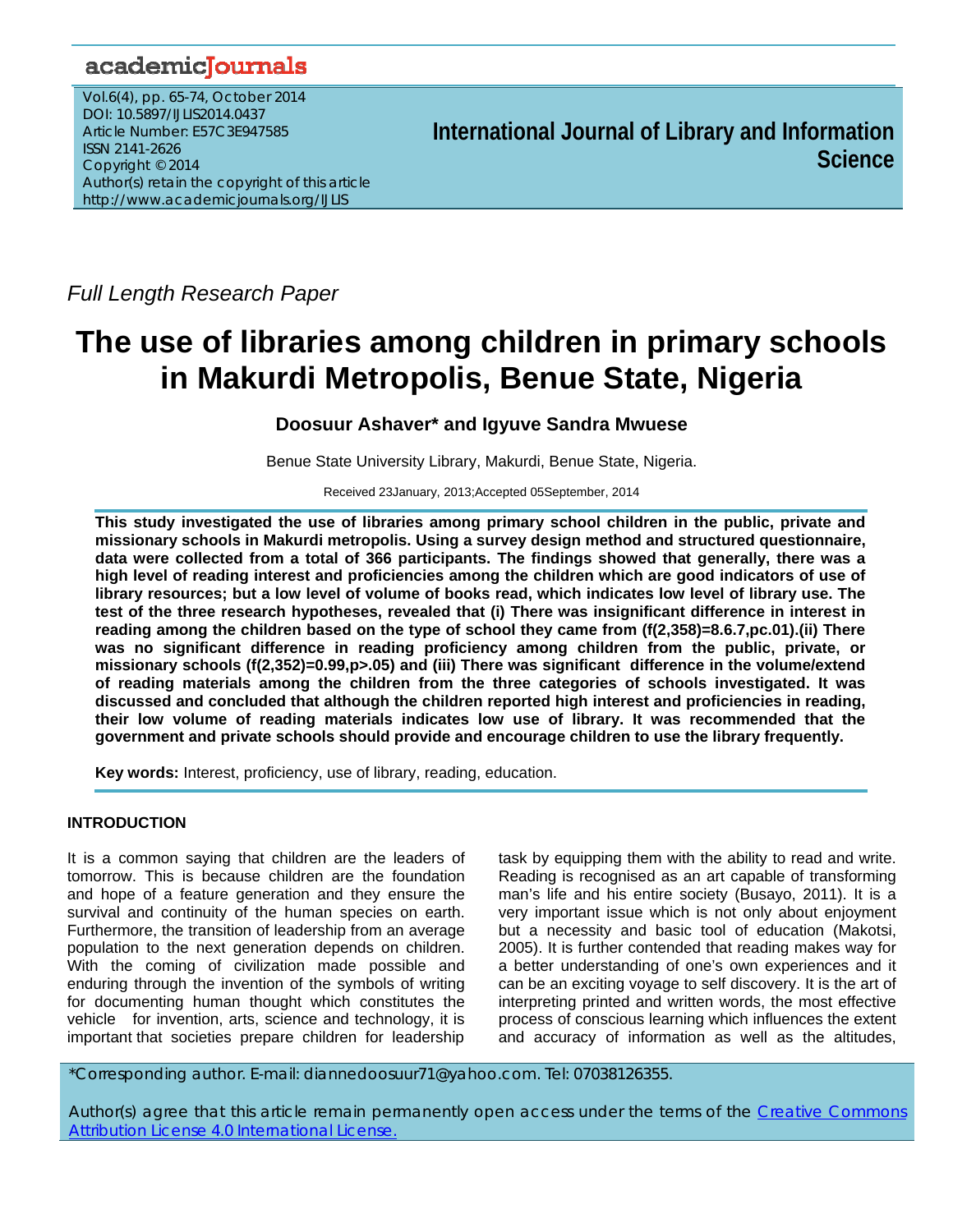morals, beliefs, judgement and action of readers.

Reading therefore plays a foundation role and is the pivot and anchor of the education of the child. It is a recognized fact that reading has a crucial role to play in creating independent learners, literacy promotion, and educational attainment of individuals in every society of the world. Adeniji (2006) support this view point, observing that reading especially the effective type is the bedrock to a learner's success whether in the primary, secondary or tertiary level of education. In tandem with this view, Obanya (2002) extensively discussed the paramount role reading plays in children's educational pursuit and submitted that it promotes a deep awareness and builds the child up emotionally and intellectually. This is even so when reading is voluntarily undertaking helping to enhance students' achievement. Reading as a leisure activity is the best predictor of comprehension, vocabulary, and reading speed of students.

Education plays prominent roles in the leadership and the well being of any nation that wants to sustain its prominence on the global scene (Usoro and Usanga, 2007). In fact it is the engine room of development of any nation culturally, scientifically and technologically. This is more so as education not only liberates, but as a vital tool for development that allows meaningful contribution to society. Functional education for children needs books as "books are the most suitable medium through which knowledge is transmitted from generation to generation (Busayo, 2011:2).Makotsi (2005) emphasised that children (and adults) need access to a wide range of reading materials to help them acquire and maintain fluent reading skills, broaden horizons, and think independently and critically. He surmised further that improving access to relevant information and promoting a reading culture are prerequisite for strengthening literacy skills, widening education and learning opportunity and helping people to address the causes of poverty. The library as the storehouse of books and other reading materials is therefore the bridge between school children and functional education in Nigeria. This could be a public library or better still a school library. In this regard, Adeniji (2006) sees the school library as the heart and soul, as it impacts all categories of learners from the slowest learners in the kindergarten to the most intelligent senior in the higher schools through the provision of print and non- print materials to aid learning.

## **Statement of the problem**

There is a general outcry in the Nigerian society of the wanton reading habits, especially among children and young people. This is made worse by the fact that mass media through electronic means daily update the Nigerian child with information through the cable televisions, cell phone, the World Wide Web or the internet so much that children have lost interest in reading

The result in fact is poor reading habits and the attendant poor performance/achievement in their educational pursuits. This study therefore intends to investigate the use of library facilities among children in the primary schools in Makurdi metropolis of Benue State, Nigeria.

## **Objectives of the study**

i. To assess the level of interest in reading among the children in the public, private and missionary schools in Makurdi metropolis.

ii. To investigate the proficiency of reading among children from the public, private and missionary schools in Makurdi metropolis.

iii. To compare the extent of reading among the public, private and missionary schools children

iv. To identify the reason children engage in reading.

v. To find out the extent of encouragement the school and the family give to children to read.

## **Research hypotheses**

Three research hypotheses were postulated and tested in this work.

HO1: There is no significant difference in the influence of reading among children in public, private and missionary schools in Makurdi metropolis.

HO2: There is no significant difference in the reading proficiency of children in public, private and missionary schools in Makurdi metropolis.

HO3: There is no significant difference in the extent of reading materials among children in the public, private and missionary schools in Makurdi metropolis.

## **LITERATURE REVIEW**

Reading habit or interest constitutes an important foundation to the use of library resources. It is Particularly important for children because as Alegbeleye (2010) reveals, it is best formed at a young impressionable age in school and once formed, it can last one's life time. Sangkaeo (1999) refers to reading habit as the behaviour which expresses the likeness (interest) of reading of individual types of reading and taste for reading. Self interest for reading is considered important for children as it is believed that reading children become reading adults. It has been found that frequent reading is related to the development of sophisticated language structures, higher level of comprehension, improved word analysis, skills and fluency in significant amount of voluntary reading, and that these are associated with a greater interest and skill development (Arriving International reading Association, 2002). This view supports the finding of Pilgreenand Krashen (1993) that the longer free reading is practiced the more consistent and positive the result,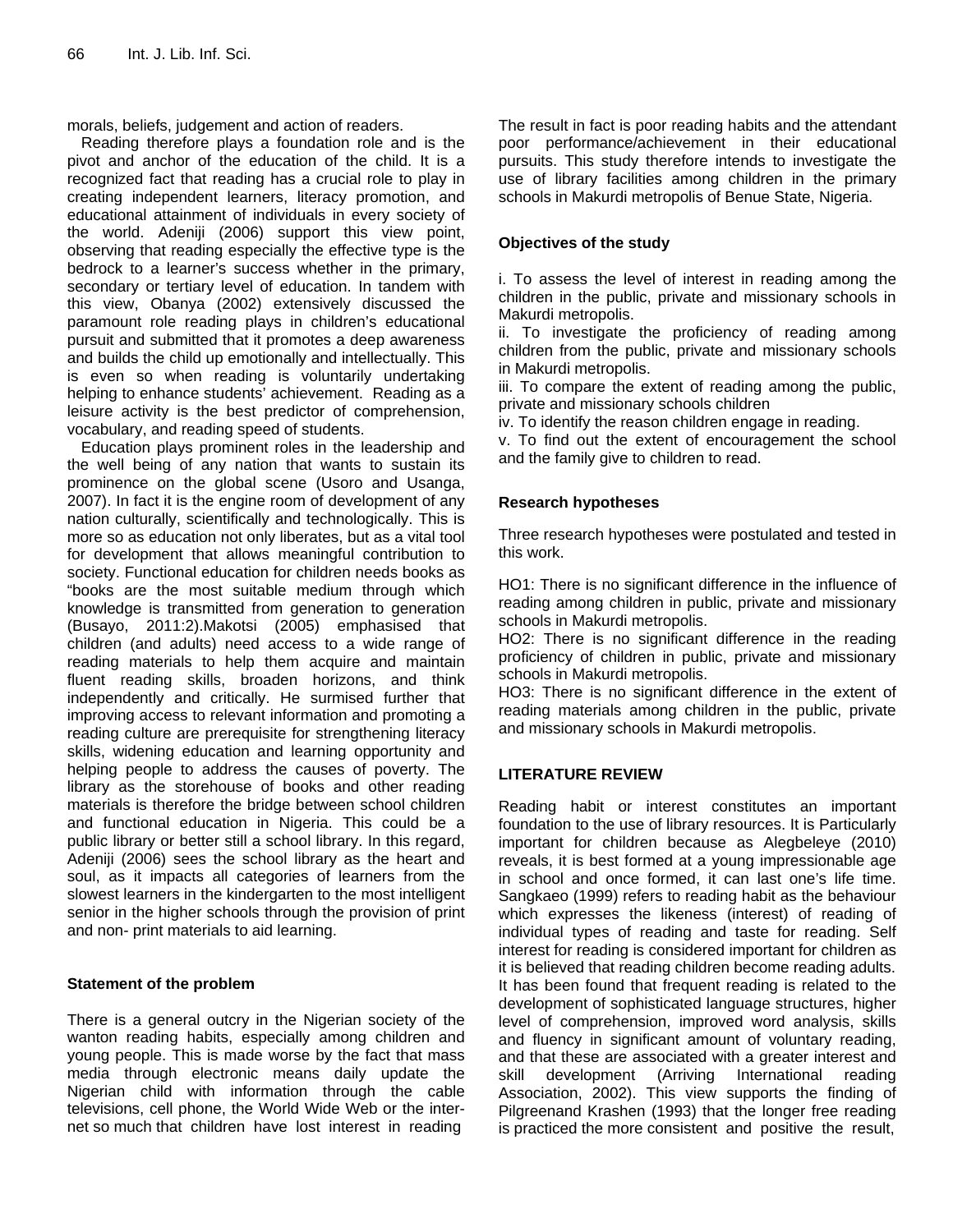and that people who read more write better. Krasher surmised that reading as a leisure activity is the best predictor of comprehension, vocabulary and reading speed of students. Udoh-Ilomechine (2008) found the role of the library in laying the foundation for children's interest in reading, reading habit and interest in critical reading. In her study, *the significance of school libraries in the educational development of student*, it was found out that 42%(n=84) of the respondents indicated that the school library plays a very important role in the development of students' reading habit. 33%(n=640) correspondent were undecided with only 25% (n=50) disagreeing. These studies show the relevance of children's interest in voluntary reading as a foundation for success in terms of present and future achievements. On children's proficiency vis-à-vis the role of the library, literature generally lends support to the importance of the role of library in achieving this important task; for instance, a wide range of review, "Every Child Ready to Read" (2010) surmised that there is a clear and abundant evidence that certain physical design feature in environment (represented adequately by the library) supports young children's literacy engagement and subsequent achievement. They include physical design features, use of space and resource may help to focus and sustain children's literacy activity providing greater opportunity to engage in language and literacy behaviours. This research indicates that a more deliberate approach to selection and arrangement of materials according to specific design critical (as libraries do) may enhance children to use library's object and related print resource, thereby enhancing the children's reading proficiency.

With regard to the extent of reading or volume of resource materials children utilized in or out of library setting, a growing body of evidence tends to suggest that a supportive learning environment in which children have access to a wide variety of reading and writing resource such as the library is imperative (Every Child Ready to Read, 2010). In line with this view, Simisanye and Quadri (undated) assert that public libraries have been working intensively to accumulate and promote reading programme for children by organising summer reading programmes in Nigeria. Similarly, Busayo (2011) has surmised that proximity of the school library to pupils and children in primary and secondary schools respectively enhance the extent to which children's use of library resources by the sheer volume of available literacy resources.

It has also been found that a number of factors serve as motivator for children's interest in reading and enhance the use of library resource. These include the home environment as represented by parents (Dent and Yannot, 2005 as reported in Busayo, 2011; Every Child Ready to Read, 2010) as well as the public and school libraries (Usoro and Usanga, 2007; Udoh-Ilomechine, 2008; Every Child Ready to Read, 2010; Busayo, 2011).

The summary of the review reveals that children's interest in the use of library can be promoted by the public/schools themselves through provision and arrangement of relevant reading materials in a quiet and attractive environment. This will enhance children's interest and proficiency in reading. The extent to which children use these resources can be enhanced through the library planned promotion activities such as the summer reading programme for children, reading competitions and celebration of yearly library week to sensitize the children of library facilities and resources as well as public awareness creation on new arrivals and anything that is new in the library by librarians. Parents can also serve as motivators for library use by being personal examples and encouragement for their children.

#### **METHOD, MEASURES, AND PROCEEDURE**

**Design**: The descriptive survey design was employed for this study. Descriptive surveys are those studies which aim at collecting data on, and describing in a systematic manner, the characteristic features or facts about a given population. This study aims at obtaining data on use of library among children in primary school in Makurdi metropolis, Benue State – Nigeria.

**Participant**: A total of 336 participants took part in the study and they were all pupils of primary class six. They were drawn from three primary Schools in Makurdi metropolis. 122 participants, representing 33.3% were drawn from each one of the public schools and one each from missionary schools and private schools. A self-developed validated questionnaire tagged "use of library questionnaire (ULQ) was employed for data collection. It consists of 35 items. The internal consistency of the questionnaire yielded a reliability coefficient of .70 cronbach's alpha.

The questionnaires were administered to the pupils during school hours. Permission was first obtained from the headmasters of the schools, who then introduced the researcher to the class teachers of the selected classes (i.e. class six). Participants were informed that participation in the study was voluntary and that no punishment will be given to any of them for refusal to participate. Questionnaires were collected from them on the spot after completion. The data were then collated and analysed. One-way analysis of variance statistic was used to answer the study hypotheses. Frequencies, percentages, as well as means and standard deviations were used to interpret the data.

#### **PRESENTATION OF RESULTS**

Description of the three main variables of the study, i.e. Children's interest in the use of library, proficiency in library use and extent of reading materials among the three types of schools are presented in Tables 1-3.

The result from Table 1 indicates that missionary primary school has the highest mean interest (3.57, SD.59) in reading followed by public primary schools. The private schools came last on this variable.

The result from Table 2 reveals that pupils from the missionary schools have the highest proficiency in reading ( $m = 3.04$ , SD,  $= .71$ ), followed by those in the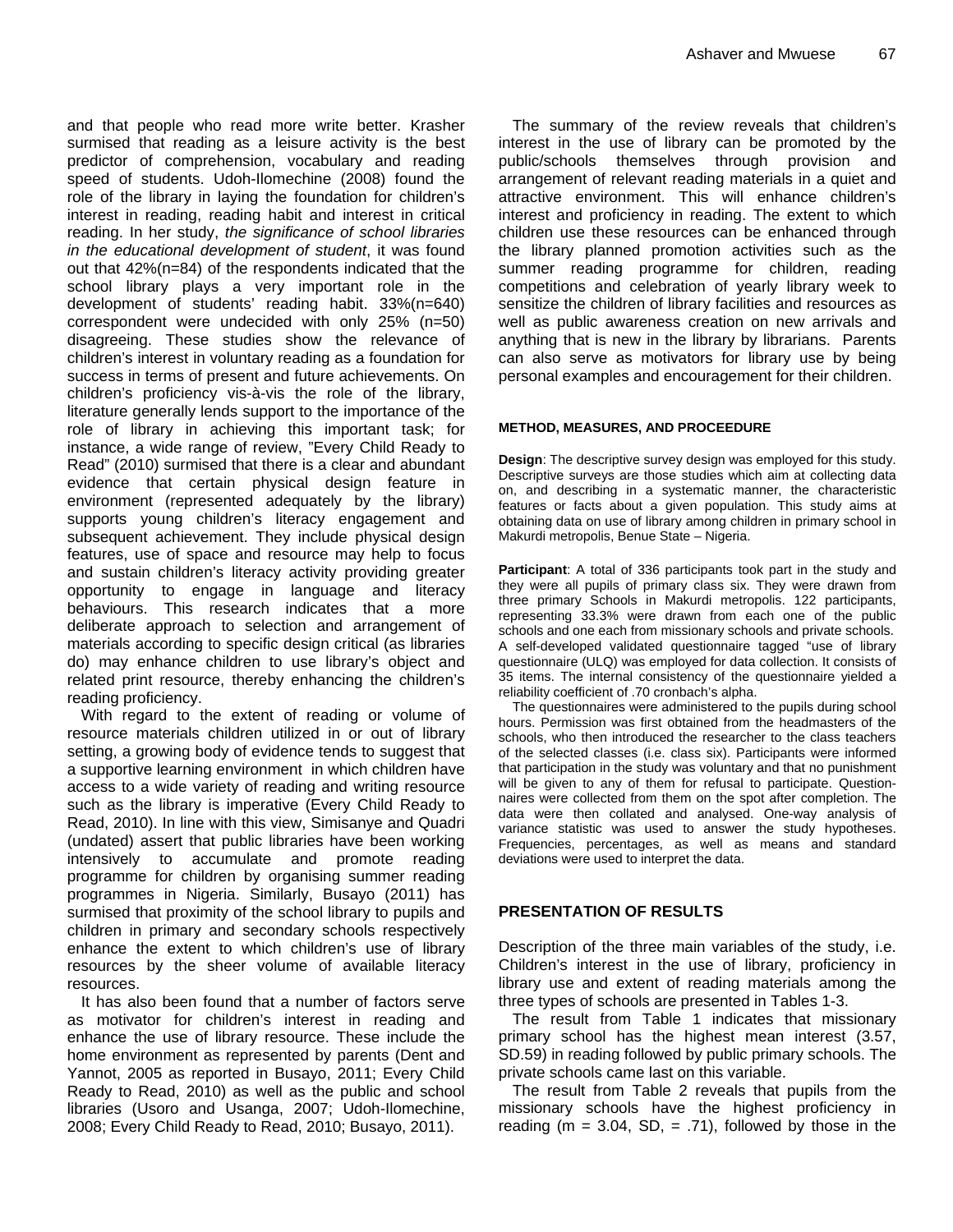| Type of school         | No  | Mean | <b>Standard deviation</b> |
|------------------------|-----|------|---------------------------|
| Public pri. school     | 117 | 3.50 | .96                       |
| Private pri. school.   | 122 | 3.16 | .87                       |
| Missionary pri. School | 122 | 3.57 | .59                       |
| Total                  | 361 | 3.40 | 84                        |

**Table 1.** Pupils interest in reading in the type of school.

**Table 2.** Pupils' proficiency in reading according to type of school.

| Type of school          | No   | Mean   | <b>Standard deviation</b> |
|-------------------------|------|--------|---------------------------|
| Public pri. School      | 112. | - 2.99 | .83                       |
| Private pri. School.    | 121  | 2.90   | .82                       |
| Missionary pri. School. | 122  | 3.04   | .71                       |
| Total.                  | 355  | 2.98   | .79                       |

**Table 3.** Extent of reading materials, by the types of school.

| Type of school          | Nο  | Mean | <b>Standard deviation</b> |
|-------------------------|-----|------|---------------------------|
| Public pri. School.     | 121 | 1.90 | 1.08                      |
| Private pri. School.    | 122 | 1.56 | 0.87                      |
| Missionary pri. School. | 121 | 1.70 | 0.81                      |
| Total                   | 364 | 172  | 0.94                      |

**Table 4.** One way of analysis of variance showing differences in interest in reading among primary school children based on the type of School.

| <b>Source</b> | Sum of square | Degree of freedom | Mean square |      | %   |
|---------------|---------------|-------------------|-------------|------|-----|
| Between group | 1 11.69       |                   | 5.84        | 8.67 | .01 |
| Within group  | 241.26        | 358               | 0.67        |      |     |
| ™otal         | 252.95        | 360               |             |      |     |

public primary schools. Those in the private primary schools have the lowest mean proficiency in reading ( $m =$  $2.90. SD = .82$ ).

The result from Table 3 indicates that pupils from the public primary schools have the highest mean score on extent of reading materials. Pupils from missionary schools came next while those in private school came last. It can be observed that on the three aspects of reading pupils from missionary schools score the highest in interest and Proficiency, and second highest on the extent of reading materials. They were closely followed in second position by those from the public schools in that order except on the extent of reading materials where they came top.

#### **Test of hypotheses**

HO1: there is no significant difference in the interests in

reading among children in public, private and missionary schools in Makurdi metropolis.

The result from Table 4 indicates that there is a significant difference in interest in reading among children in public, private and missionary schools  $(F (2,358) =$ 8.67,  $P < .01$ ). On the basis of this finding, the null hypothesis was rejected. The alternate hypothesis was confirmed.

HO2: there is no significant difference in the reading proficiency of children from the public, private and missionary primary schools in Makurdi metropolis. This hypothesis was tested using the one-way Analysis of Variance (ANOVA). The result is presented in Table 5.

The result from Table 5 shows that there is no significant difference in the reading proficiency of children from public, private and missionary primary schools in Makurdi metropolis  $F(2,352) = 0.99$ , p $> 0.05$ ). Based on this finding, the null hypothesis was accepted.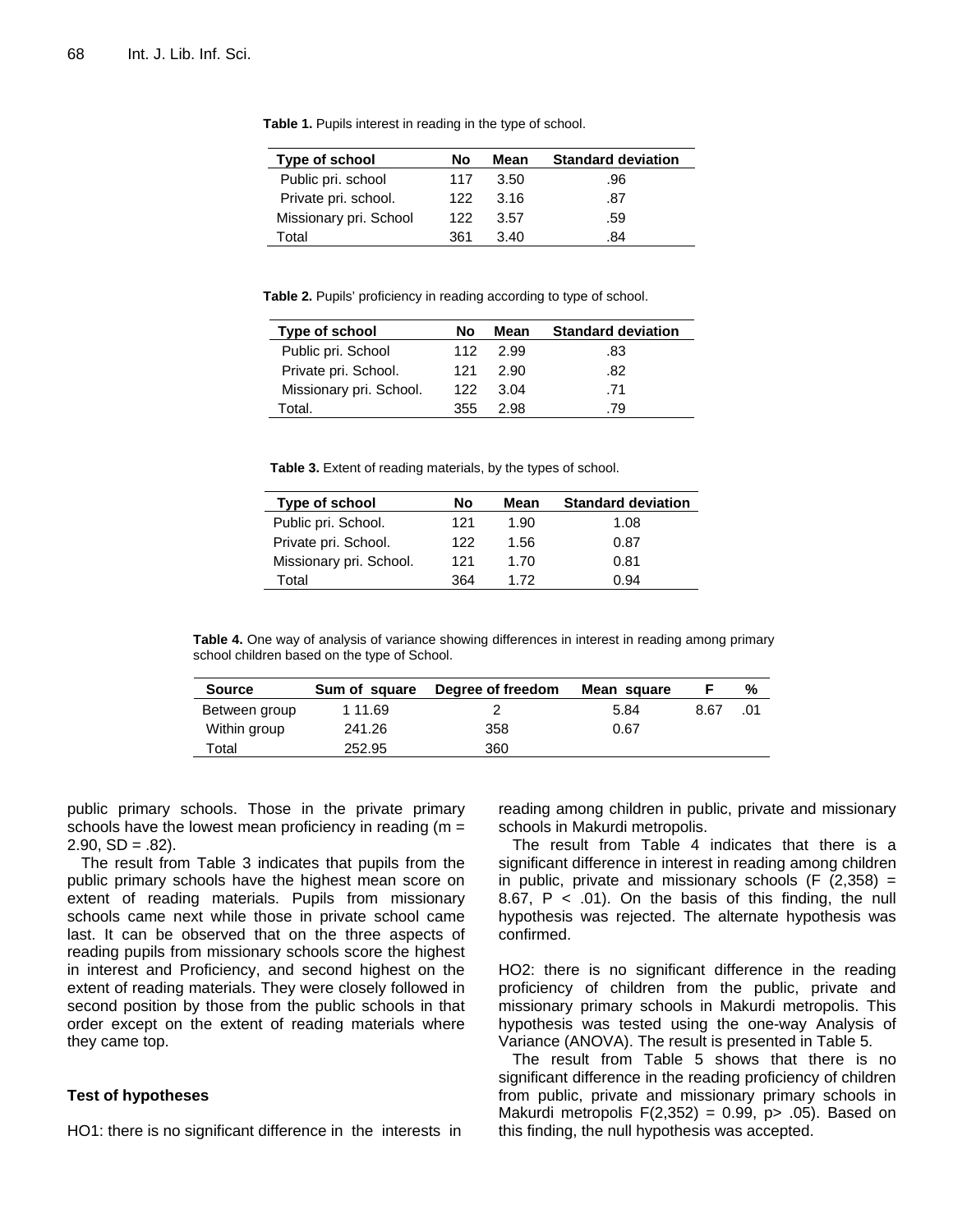**Table 5.** One-way Analysis of Variance (ANOVA) showing difference in reading proficiency among children from the public school, private and missionary primary school in Makurdi metropolis.

| <b>Source</b>       |        | Sum of square Degree of Freedom | Mean square |      | %   |
|---------------------|--------|---------------------------------|-------------|------|-----|
| Between Groups 1.22 |        |                                 | 0.61        | 0.99 | .37 |
| Within groups       | 218.60 | 352                             | 0.62        |      |     |
| Total               | 219.82 | 354                             |             |      |     |

**Table 6.** One-way Analysis of variance (ANOVA) showing differences in extent of reading materials among children from the public, private and missionary schools in Makurdi metropolis.

| <b>Source</b>        |        | Sum of square Degree of freedom | Mean square |      | %     |
|----------------------|--------|---------------------------------|-------------|------|-------|
| Between Groups 7.22  |        |                                 | 3.61        | 4.20 | . .02 |
| <b>Within Groups</b> | 310.20 | 361                             | 0.86        |      |       |
| Total                | 317.42 | 363                             |             |      |       |

**Table 7.** Children's interest in reading.

| Response    | F   | %     |
|-------------|-----|-------|
| Not at all  | 16  | 4.4   |
| A bit       | 35  | 9.6   |
| Quite alot  | 97  | 26.5  |
| Very much   | 213 | 58.2  |
| No response | 5   | 1.4   |
| Total       | 366 | 100.0 |

**Table 8.** Extent of children's proficiency in reading.

| Response         | F   | %     |
|------------------|-----|-------|
| Not at all       | 12  | 3.3   |
| Quite a bit      | 78  | 21.3  |
| Very well        | 171 | 46.7  |
| Excellently well | 94  | 25.7  |
| No response      | 11  | 3.0   |
| Total            | 366 | 100.0 |

HO3: there is no significant difference in the extent of reading materials among public, private and missionary primary schools in Makurdi metropolis. This hypothesis was tested using the one-way Analysis of Variance (ANOVA). The result is presented in Table 6.

The result from Table 6 indicates that there is a significant difference in the extent of reading materials among children from the public, private and missionary primary schools in Makurdi metropolis (F (2,361) = 4.20,  $P < .05$ ). Based on this finding, the null hypothesis was rejected and the alternative accepted.

It can be observed from Table 7 that 26.5% (n=97) of participant reported having quite a lot of interest in reading and 58.2% (n=213) reported having very much interest in reading. Only  $4.4\%$  ( n=16) and  $9.6\%$  ( n=35) reported no interest at all and only a bit of interest. Taken together, the result shows that majority of children amounting to 84.7% reported enjoying reading.

The result from Table 8 indicates that 25.7% (n=94) of the children reported excellent proficiency in reading and 46.7% (n=171) reported ''very well" proficiency level in reading. However, 24.6 %( n=90) reported poor reading proficiency. Majority of the children amounting to 72.4% reported high proficiency in reading.

The result from Table 9 reveals that  $53.6\%$  (n = 196) of the children read only 1-3 books in a week. Similarly, 27.9% (n =102) reported reading 4-6 books in a week. This result shows that the volume of reading is low, with over 80% reading only between 1-6 books in a week.

## **Research QIV**

Reasons children engage in reading among primary school pupils in Makurdi metropolis. The result to this research question is presented in Table 10.

The result from Table 10 shows that the ten reasons why children engage in reading among the top three are "to do school homework and pass their examinations" (20.20%) to help them understand the world (16.70%). The second top three are for fun (13.70%) "it is a skill for life" (11.20% and "to help me get a job" (8.20%).

**Research question 5:** to find out the extent of encouragement children receive from (a) School and (b) The family to read.

The results to this question are presented in Table 11a and 11b.

The result from Table 11a shows that only 21.0%(n=77) of the pupils indicate that they receive encouragement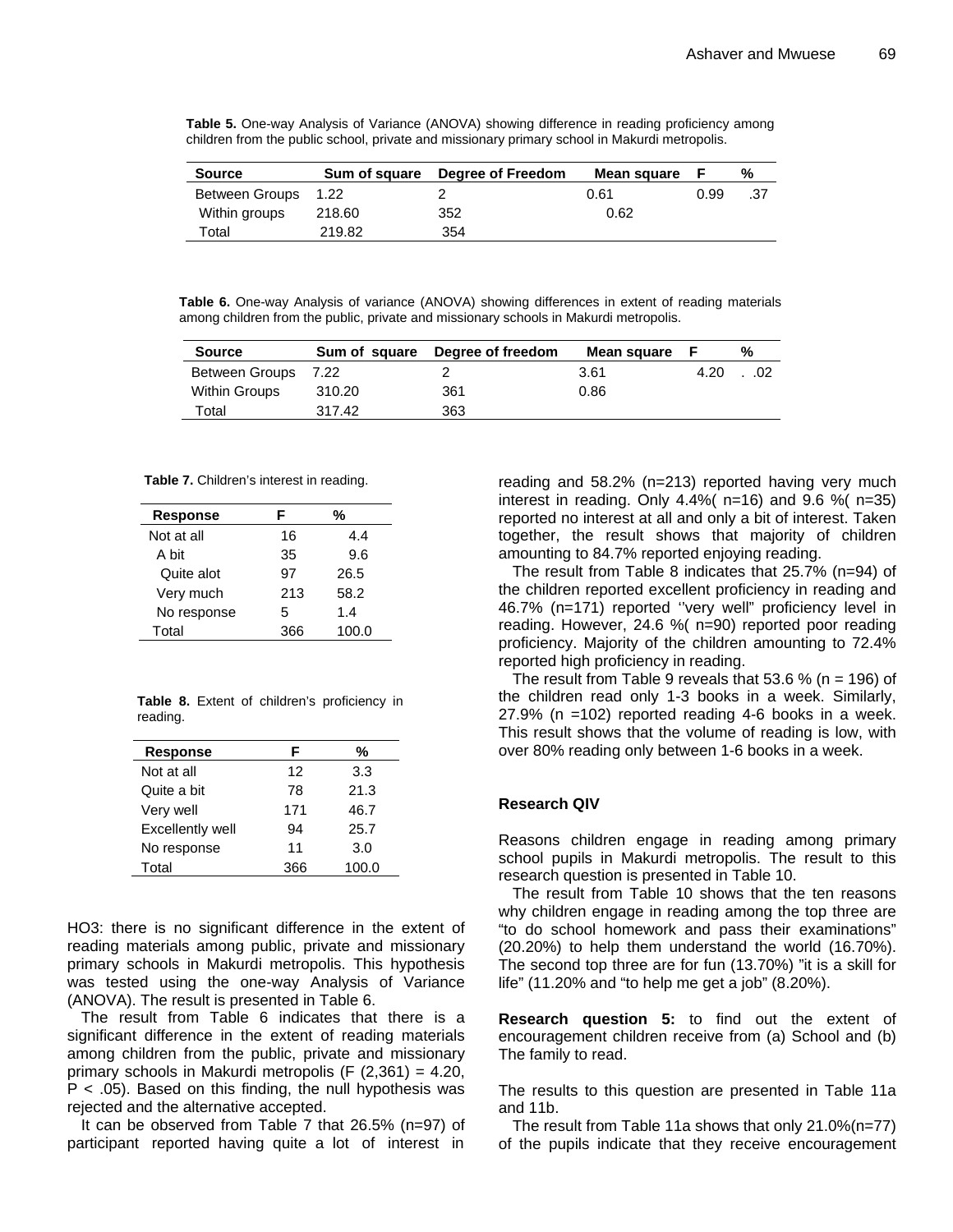| Extent /volume of reading in no of b book | F   | %     |
|-------------------------------------------|-----|-------|
| $1-3$ book                                | 196 | 53.6  |
| 4-6                                       | 102 | 27.9  |
| $6 - 8$                                   | 38  | 10.4  |
| $8 - 10$                                  | 28  | 7.7   |
| No response                               | 2   | 0.5   |
| Total                                     | 366 | 100.0 |

**Table 9.** Children's extent/volume of reading in a week.

**Table 10.** Reasons children engage in reading in primary schools in Makurdi metropolis.

| Reasons                      | F   | %     |
|------------------------------|-----|-------|
| To do home work/pass exams   | 74  | 20.20 |
| Help me understand the world | 61  | 16.70 |
| For fun                      | 50  | 13.70 |
| It is a skill for life       | 41  | 11.20 |
| Help me get a job            | 30  | 8.20  |
| Teach me about other people  | 29  | 7.90  |
| Give me a break              | 11  | 3.00  |
| Help me understand myself    | 10  | 13.70 |
| Help me find what I want     | 53  | 14.50 |
| No response                  | 7   | 1.90  |
| Total                        | 366 | 100.0 |

**Table 11a.** 'My school encourages me to read'.

| F    | %     |
|------|-------|
| 9 77 | 21.00 |
| 289  | 79.00 |
| 366  | 100.0 |
|      |       |

**Table11b.** 'My family encourages me to read'.

| Response | F   | %     |
|----------|-----|-------|
| Yes      | 99  | 27.0  |
| N٥       | 267 | 73.0  |
| Total    | 366 | 100.0 |

from their school to read. Majority comprising 79% (n =289) indicate they receive no encouragement from their school to read.

The result from Table 11b shows that 27%(n=99) indicate that they receive encouragement from their family to read. However majority of pupils comprising 73%(n=267) indicated they receive no encouragement from their family to read.

#### **DISCUSSION**

This study surveyed the use of library among children in primary schools in Makurdi metropolis. Three hypothesis and additional two regards questions were investigated. The result of hypothesis 1 revealed a significant difference in children's interest in reading among those in public, private and missionary schools. Specifically, children from the missionary primary schools had a higher mean score (m=3.57,SD=.59) compared to those from public (m=3.59,SD=.96) and private schools (m=3.16,SD=.87) respectively.

Since interest in reading is a good indicator for the use of library, the implication of this finding is that children who attend missionary schools are more likely to use library resource compared to their counterparts in private and public primary schools. It could also be an indication of availability of school library resource/facilities in missionary schools more than the other type of schools. If this second case scenario holds true then this finding is in line with the position held by other scholars that the school library plays a vital role in developing reading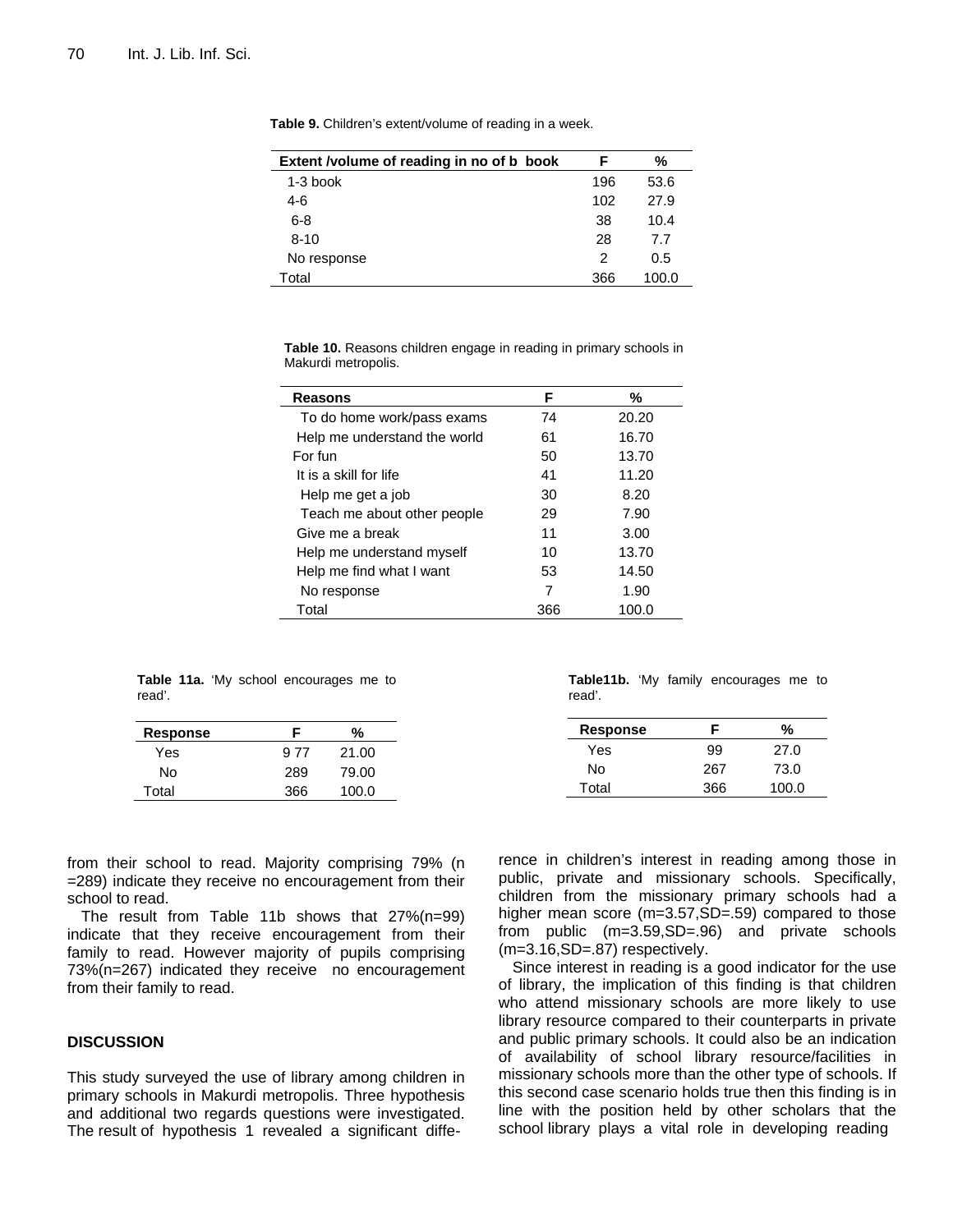(habits) interest in children (Simisanye and Quadri, (undated); Udoh-Llomechine, 2008; Busayo, 2011). The second hypothesis did not find any significant difference in reading proficiency among the children from the public, private and missionary primary school pupils. Mean score however indicated marginal superior proficiency in children from the missionary schools followed by those from the public schools and least from the private schools.

The low proficiency indicates the general outcry about the dropping reading habits of the Nigerian child in recent time as documented by several scholars (Mokatsi, 2005; Sangkaeo 1999). This leads to low proficiency in reading across children irrespective of which type of school they attend. Low proficiency in reading also indicates low use of library because studies have linked frequent library use with improved literacy level and skills (Every Child Ready to Read, 2010; Alegbeleye, 2010; Busayo, 2011).

The third hypothesis confirmed a significant difference in the extent of reading materials among the children from the public, private and missionary schools in Makurdi metropolis. Children from the public primary schools reported the highest volume of books read; followed by the children in the missionary schools, and lastly the private primary schools. This trend may reflect the fact that students from the public schools founded by the government have greater access to reading materials since school libraries are contained in a national policy on education by the national government (NPE, 1993; Obonya, 2002).

On children's reasons for reading, the study found that reading to do school assignment or to pass exams, to understand the world around them, to help them find what they want as well as for fun constitute the major four reasons for their action.

The findings imply that children's reading and by extension, use of the library is purely for school academic purposes. While this reason is paramount and useful, it might restrict their scope of reading and hence, extend of use of the libraries vast range of resources.

It was also found that both the school and family did not contribute significantly to the development of children's reading habits and by extension use of the library. This may be due to the lack of library facilities in the schools or that families engage their children/wards in other chores at home after school instead of engaging them in reading at home or taking them to a nearby public library. It could also be that parents do not make provision for reading books for the children at home.

## **CONCLUSION AND RECOMMENDATIONS**

The result of this study revealed that although there is a high percentage of interest of reading and by extension use of the library, there was a significant difference in interest among children from the public, private and missionary primary schools. Similarly the children reported high proficiency in reading skills. It means that they can use the library resource well if exposed to or encouraged to do so. It is concluded that the amount of reading by the children was generally low although significant difference exists among children from the three types of schools, that is, public, private and missionary schools. Furthermore, children use the library mainly for academic purpose and less so for self discovering and fun. Furthermore, the schools and families do not give adequate encouragement to children to use the library. It is therefore recommended that the government (federal, state and local) should build and equipped children's library centers in all tertiary institutions, city centers and strategic locations to avail it to the children and get them acquainted with the resources and facilities provided by the library for their use. Also, parents should encourage use of the library in children by introducing the children early to library use, library visitation even as a recreation center rather than other social play centers. The parents can also do well by being good readers at home so that the children can take a cue from them.

## **Conflict of Interests**

The authors have not declared any conflict of interests

#### **REFERENCES**

- Adeniji MA (2006). Use of school library by teachers in Ogun state. Niger.Libr.J. 5(2):35-42.
- Alegbeleye MO(2010).Understanding reading problem in secondary schools. Some observation and research findings, paper presented at  $25<sup>th</sup>$  animal conference of Nigerian school library association held at Simeon Adebo library in Ogun State, Nigeria from 25-28 0ctober.
- Busayo, I. (2011). The school library as a foundational step to children's effective reading habits. Library, philosophy and practice. http://www.webpages.uidaho.ud/~mbolin/busayoreading.htm(Accessed on 17/12/2013).
- Dent V,Yannotta L (2005). A rural library in Africa.A study of its use and users. 5(3):39-55.
- International Reading Association (2002). Providing books, and other print materials for classroom libraries. A position statement of the international reading association. ttp//www.reading.org.14/09/2013.
- Krashem S (1993). The power of reading insight from research. Littleton, Colorado: libraries unlimited every child read at your library(TR) (2010). Literature Review.
- Mokatsi R (2005). Sharing resources- how library network can help reach education goals. East African book development association. A research paper looking at libraries in the developing world. Commission by book Aid International.
- NationaPolicy on Education (1993).Lagos federal republic of Nigeria.ObanyaP(2002). Revitalising Education in Africa. Ibadan, StiringHorden.
- Obonya P (2002). Revitalizing education in Africa. Ibadan: Stirling-Horden Press. - See more at: http://gjournals.org/GJEA/Publication/2014/July/HTML/0515014237% 20Famurewa.htm#sthash.T0LxOJ4P.dpuf.
- Pilgreen, J. and Krashen, S. 1993. Sustained silent reading with English as a second language high school students: Impact on reading comprehension, reading frequency, and reading enjoyment. School Library Media Quarterly 22: 21-23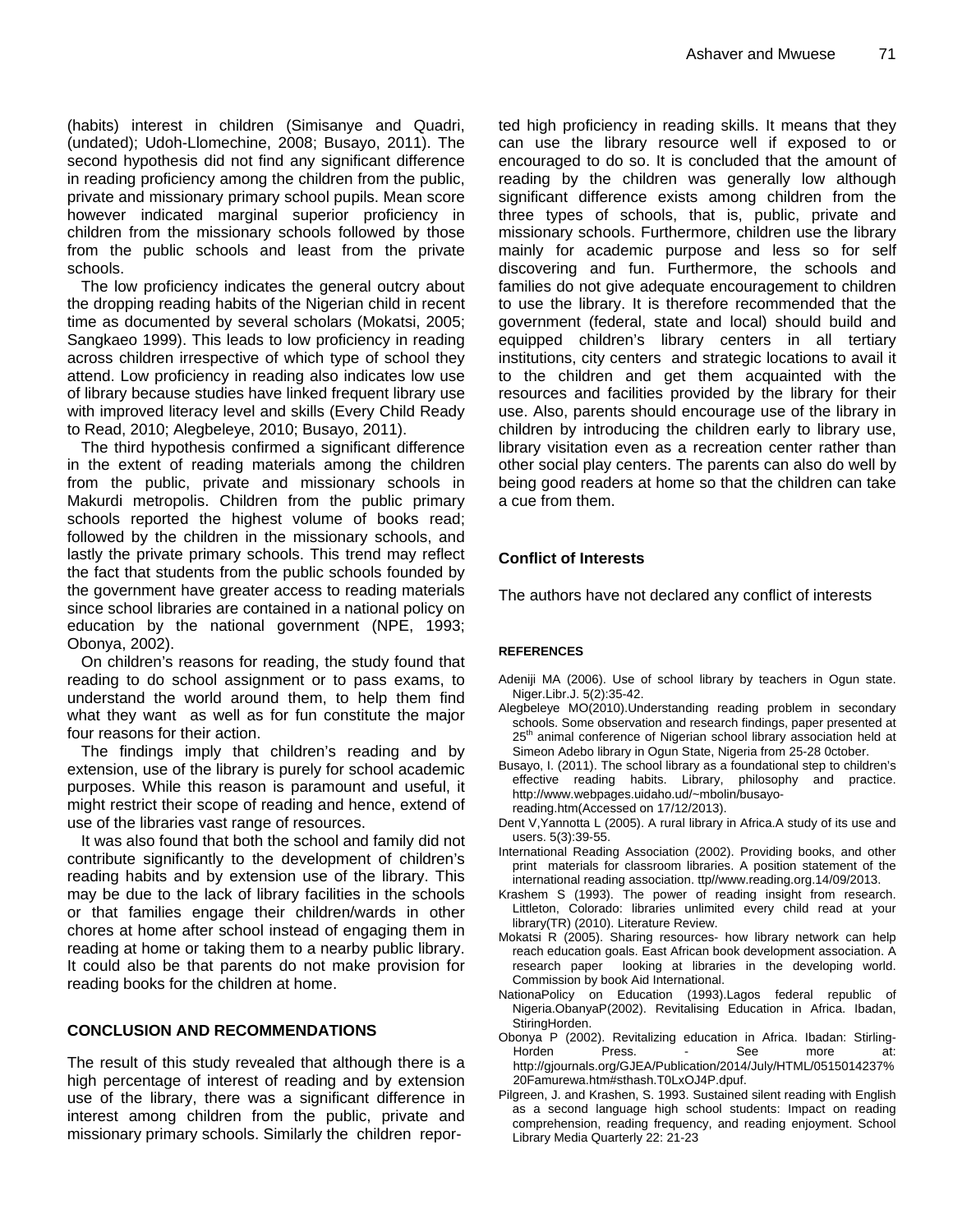- Sangkaeo S (1999). Reading habit promotion in Asian libraries.65A IFLA council and general Conference, Bangkok- Thailand. Aug 20-  $28^{th}$ .
- Simisanye AO, Quadri MO (undated).Developing reading habit in children.Lagos State library Board Summer Reading Programme Experience.
- Udoh-Ilomechine Q (2008). The significant of school libraries in the educational development of student. The case of Novena University Staff School, Kwale, Delta State, Nigeria.Library Phylosophy and practice, ISSN1522-0222.
- Usoro IMP,Usanga EE(2007). The role of Nigeria primary school library in literacy and life long learning.Library philosophy and practice.ISSN1522- 0222.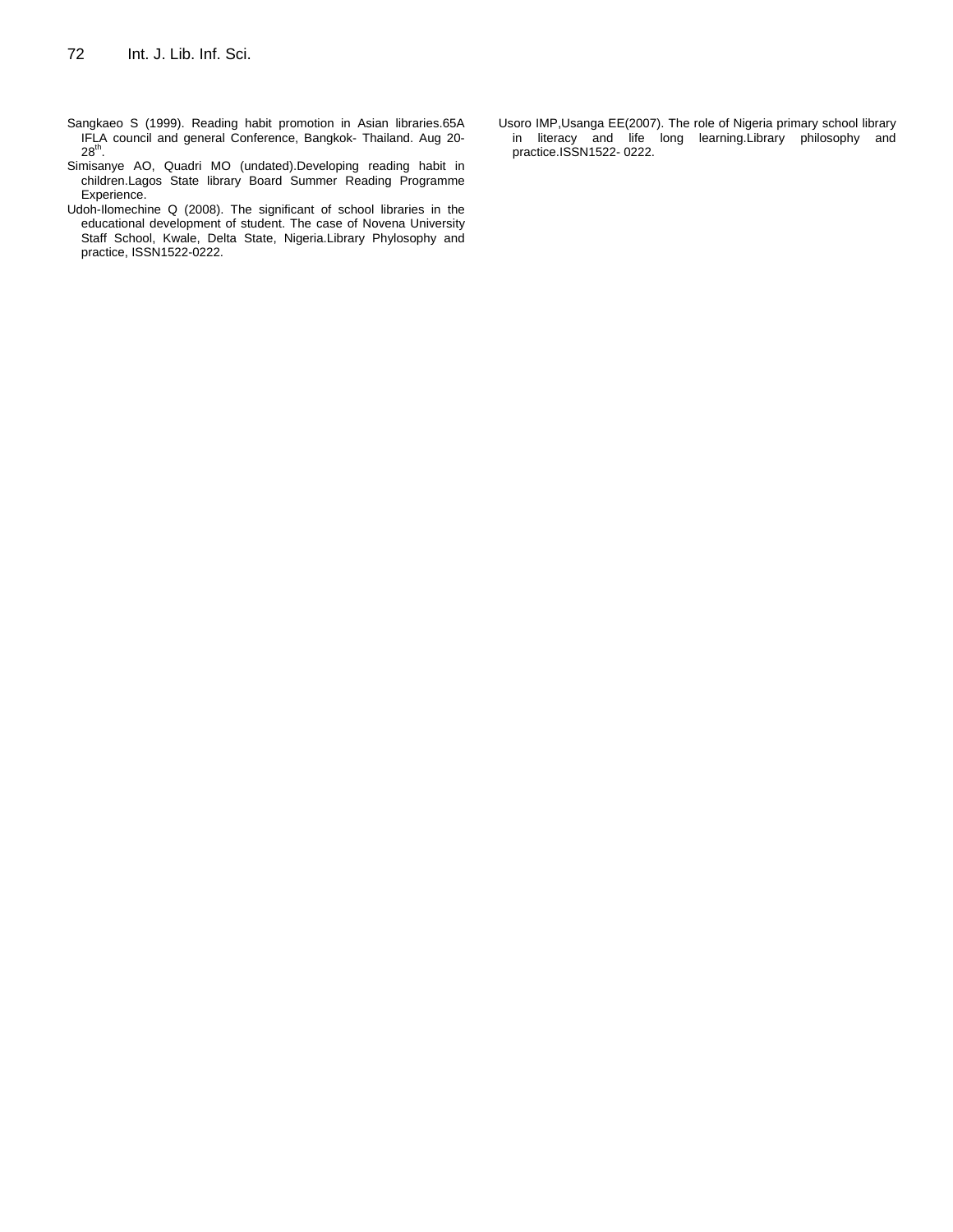Serial Division, University Library, Benue State University, Makurdi. Dec. 2013.

Dear Respondent,

Request to complete attached questionnaire on utilization of Library resources as tool for improving the reading habits of children: A case study of selected primary schools in Makurdi metropolis.

I am a staff of the above named university currently carrying out a research on the above topic. Kindly fill the attached questionnaire as objectively as possible as it will contribute immensely to the successful completion of this study. Information provided will be used in strict confidence and for the purpose it is intended for.

Yours faithfully,

DoosuurAshaver (Researcher)

Tick only one option for question 1 -3

- 1. To what extent do you enjoy reading? (a) Very much (b) Quite a lot (c) A bit (d) Not at all
- 2. To what extent can you read proficiently? (a) Excellent well (b) Very well (c) Quite a bit (d) Not at all
- 3. How many books do you read in a week?
	- $(a) 1 3(b) 4 6$
	- (c) 6 8 (d) 8 -10

Tick as many as applicable for questions  $4 - 9$ 

4. Do you have access to the following educational resources?

- 
- (a) A computer (b) Desk of your own<br>
(c) Books papers (d) News papers (c) Books papers
- (e) Magazine

5. Why do you read? (More than one options allowed if applicable)

(a) It's a skill for life  $\begin{bmatrix} 1 \\ 0 \end{bmatrix}$  (b) Helps me find what I want (c) It's fund  $\begin{bmatrix} 1 \\ 0 \end{bmatrix}$ 

| (d) Help me get a job                | (d) Help me understand the world                                   | (f) | Teaches me about other people |  |                      |  |
|--------------------------------------|--------------------------------------------------------------------|-----|-------------------------------|--|----------------------|--|
| (g) Gives me a break                 | (h) Help me Understand myself $\lceil \quad \rceil$                |     | (i)                           |  | To do my school home |  |
| work/passing exams [                 |                                                                    |     |                               |  |                      |  |
| would read more if<br>6.             |                                                                    |     |                               |  |                      |  |
| had more time                        |                                                                    |     |                               |  |                      |  |
| enjoyed it more                      |                                                                    |     |                               |  |                      |  |
| Books were cheaper                   |                                                                    |     |                               |  |                      |  |
| Subjects are interesting             |                                                                    |     |                               |  |                      |  |
| Books had more pictures              |                                                                    |     |                               |  |                      |  |
| Libraries were better                |                                                                    |     |                               |  |                      |  |
| My school encouraged me              |                                                                    |     |                               |  |                      |  |
| My family encouraged me              |                                                                    |     |                               |  |                      |  |
| If there were more books around me [ |                                                                    |     |                               |  |                      |  |
| If someone read aloud to me [        |                                                                    |     |                               |  |                      |  |
|                                      | Which activity incentives would motivate you and others read more? |     |                               |  |                      |  |
| Reading games                        |                                                                    |     |                               |  |                      |  |